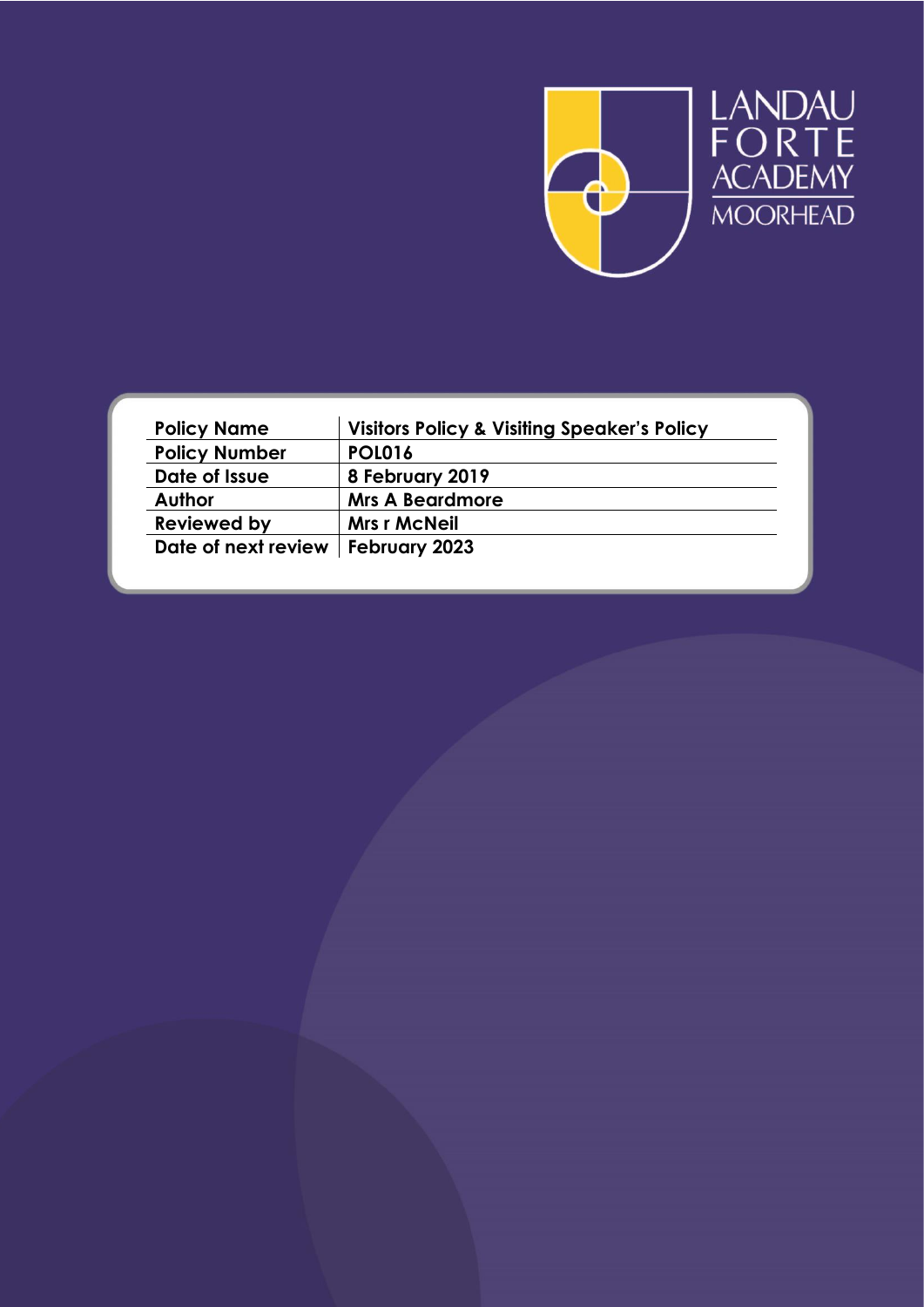# **Policy review dates and changes**

| <b>Review date</b> | By whom             | <b>Summary of changes made</b>        | <b>Date</b><br>implemented |  |
|--------------------|---------------------|---------------------------------------|----------------------------|--|
| February 2022      | <b>Mrs R McNeil</b> | Updated lanyard colours and DBS to be | February 2022              |  |
|                    |                     | enhanced                              |                            |  |
|                    |                     |                                       |                            |  |
|                    |                     |                                       |                            |  |
|                    |                     |                                       |                            |  |
|                    |                     |                                       |                            |  |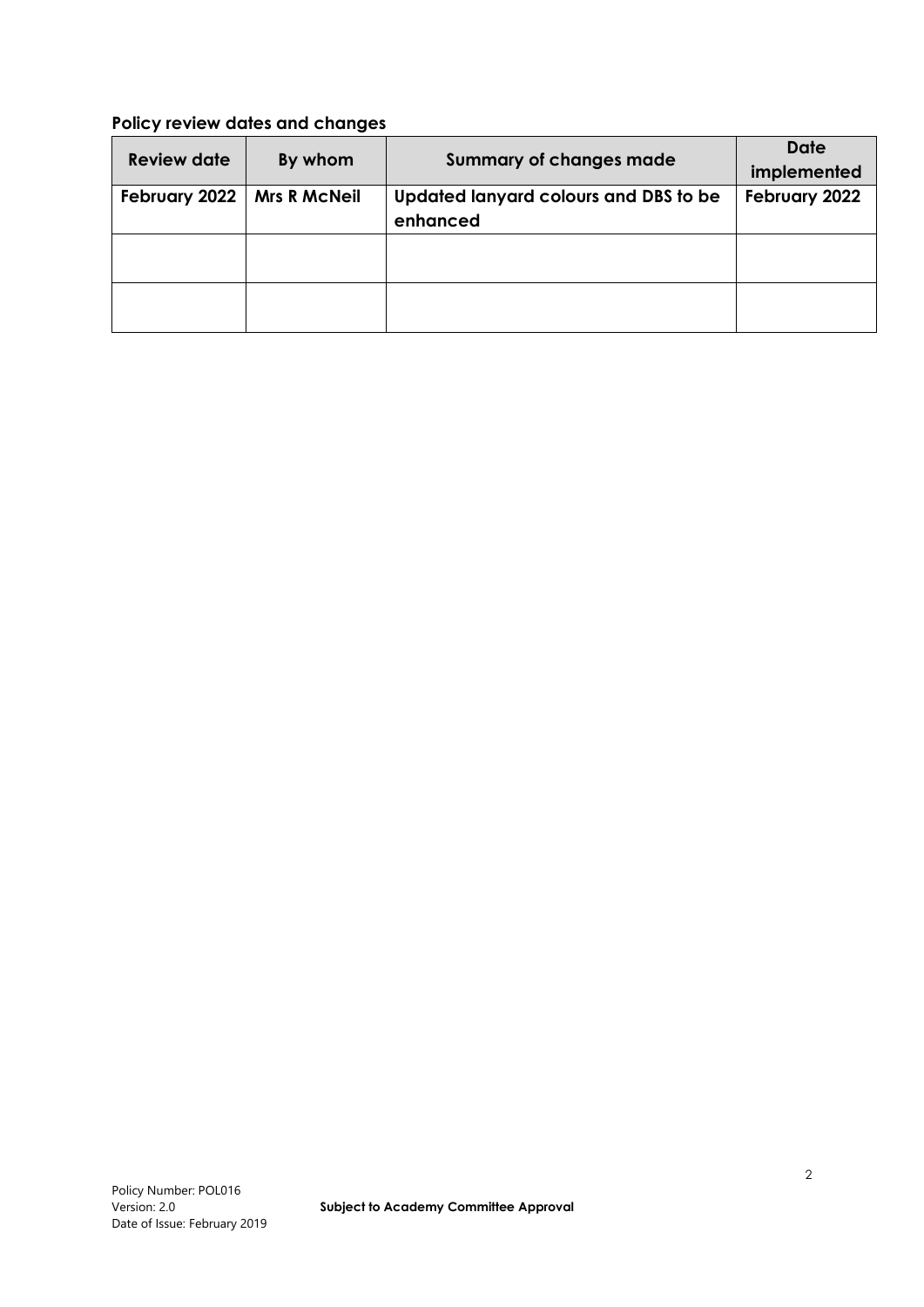# **1. Scope of the policy**

This policy applies to Landau Forte Academy Moorhead.

# **2. Purpose of the policy**

This policy is to welcome and encourage visitors to Landau Forte Academy Moorhead. Visitors make a contribution to the life and work of the academy in many different ways. The learning opportunities and experience they bring are encouraged and appreciated. It is the academy's responsibility, however, to ensure that the security and welfare of its students are not compromised at any time. The academy is equally responsible to the whole academy community for ensuring that visitors comply with the guidelines.

It is our aim to safeguard all children under this academy's responsibility both during academy time and in extra-curricular activities which are arranged by the academy. The ultimate aim is to ensure the students of Landau Forte Academy Moorhead can learn and enjoy external speakers and extra-curricular experiences, in an environment where they are safe from harm.

It is our objective to establish a clear protocol and procedure for the admittance of external visitors (especially visiting speakers) to the academy which is understood by all staff, governors, visitors and parents and conforms to child protection guidelines.

The academy is deemed to have control and responsibility for its students anywhere on the academy site, before, during and after school and on academy organised (and supervised) off-site activities.

The visitors and visiting speakers policy applies to:

- All teaching and non-teaching staff employed by the academy
- All external visitors entering the academy site during the academy day or after academy activities (including peripatetic tutors, sport coaches, and topic related visitors and speakers e.g. business people, authors, artists etc.)
- All governors of the academy
- All parents/carers
- All students
- Education personnel (Peer Reviewers and Inspectors)
- Building and Maintenance Contractors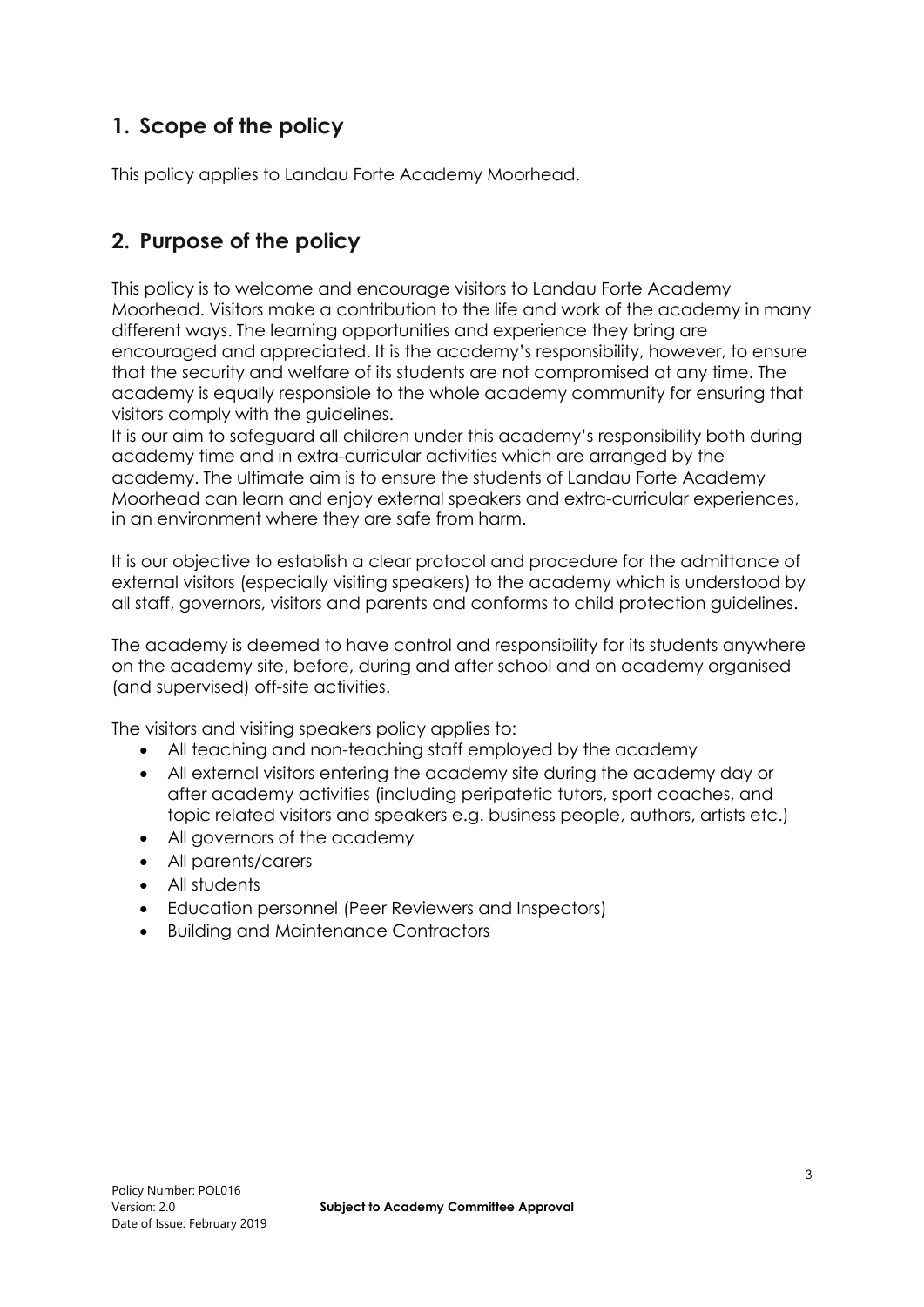# **3. Policy Detail**

### **Visitors Invited to the Academy**

Permission should be granted by the Head of School before any visitor is asked to come into academy. The Head of School and/or members of the Senior Leadership Team should be given a clear explanation as to the relevance and purpose of the visit and intended date and time for the visit. The content of material to be used by the visiting speaker should be sent in advance to the academy

- All visitors must report to reception first-they must not enter the academy via any other entrance.
- At reception, all visitors must state the purpose of their visit and who has invited them. They should be ready to produce formal identification where appropriate.
- If a visitor has a current enhanced DBS, details will be taken for the DBC register.
- All visitors will be asked to sign in.
- All visitors will be required to wear a lanyard. Red to be escorted at all times. Green Enhanced DBS details provided
- Visitors will then be escorted to the point of contact or their point of contact will be asked to come to reception to receive the visitor. The contact will then be responsible for them while they are on site.
- At no point should a visitor be left on their own with children (if the visitor is meeting a member of staff).
- In the event of a fire alarm/drill, the visitor should be accompanied to the assembly point in the playground/ main entrance whichever is nearest.
- On departing the academy, visitors should leave via reception, sign out and return their identification label to reception.

## **Visitors whose purpose is to work with students in some capacity:**

- Visitors may work with students in a variety of capacities, for example, to deliver a lesson (normally supervised by a member of staff), to meet with small groups of students or individuals or alternatively they may be working with a student on a one to one basis (e.g. Children's services or health professionals).
- Staff should ensure all normal visitor policy requirements are followed.
- Any visitor who is not enhanced DBS checked must **not** be alone with students at any point. This includes whole class or small group teaching or one to one interviews of students or escorting by students around the building.
- If a visitor has enhanced DBS clearance they may work with students unaccompanied by another member of staff. At times this might be teaching a class or a one to one interview. This must be agreed in advance.
- Regular visitors to the academy must have enhanced DBS clearance.
- Any visitor delivering a lesson or assembly must comply with the requirements of the visiting speakers' policy.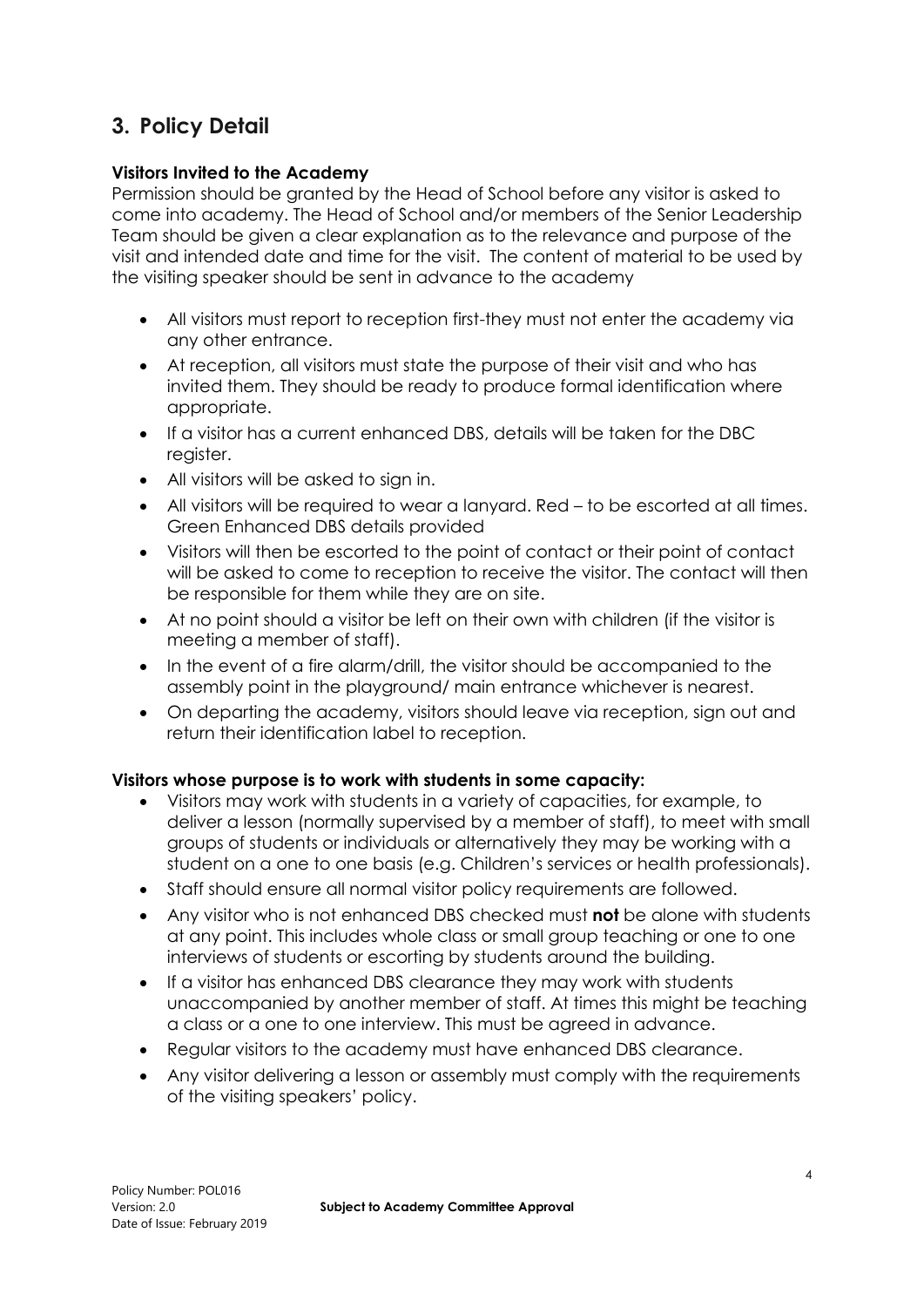#### **USE OF EXTERNAL AGENCIES AND SPEAKERS**

 At any Landau Forte Academy Moorhead we encourage the use of external agencies or speakers to enrich the experiences of our students; however we will positively vet those external agencies, individuals or speakers who we engage to provide such learning opportunities or experiences for our pupils.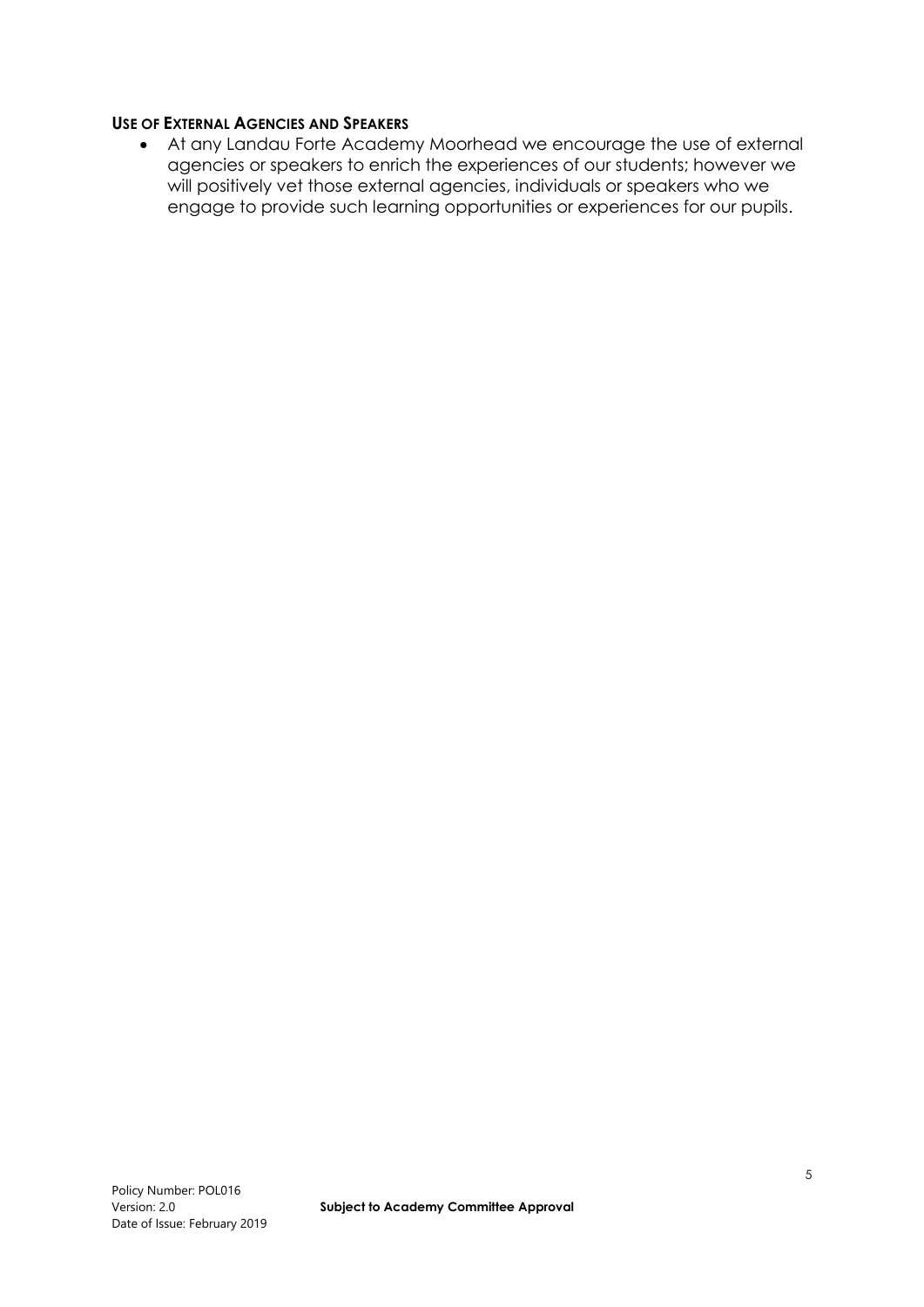

| Date               | February 2019       |
|--------------------|---------------------|
| <b>Change Made</b> | <b>Version 2.0</b>  |
| Made By            | <b>Mrs R McNeil</b> |

 $\bullet$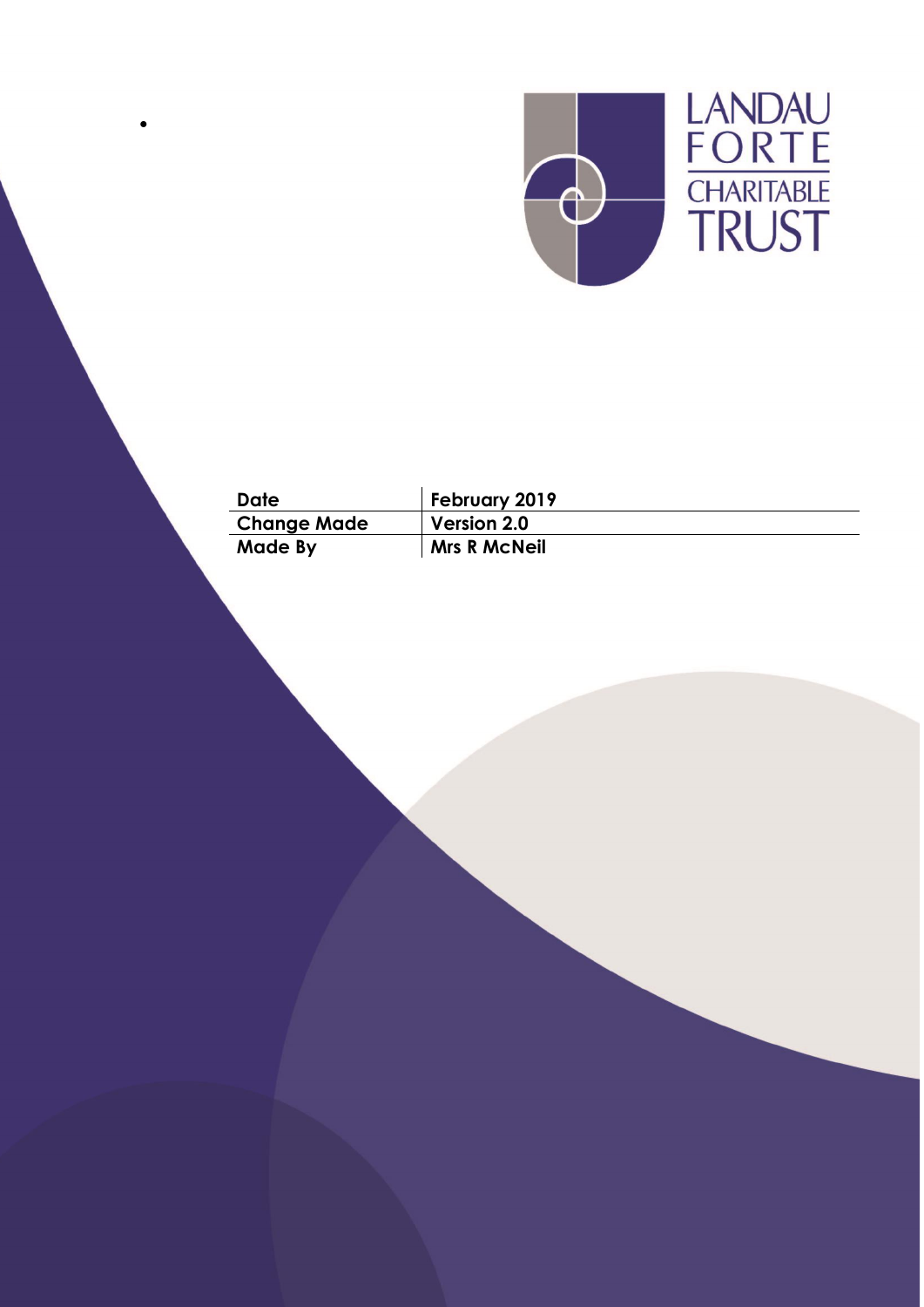We ensure that we do not unwittingly use agencies that contradict each other with their messages or that are inconsistent with, or are in complete opposition to, the academy's values and ethos. We must be aware that in some instances the work of external agencies may not directly be connected with the rest of the academy curriculum so we need to ensure that this work is of benefit to our students.

All External Agencies and Speakers must read and sign the Visiting speakers agreement, (Appendix 1) and the register of visiting speakers (appendix 2) must be completed. Landau Forte Academy Moorhead will assess the suitability and effectiveness of input from external agencies or individuals to ensure that:

- Any messages communicated to students support fundamental British Values and our academy values.
- Any messages communicated to students are consistent with the ethos of the academy and do not marginalise any communities, groups or individuals
- Any messages communicated to students do not seek to glorify criminal activity or violent extremism or seek to radicalise students through extreme or narrow views of faith, religion or culture or other ideologies
- Activities are properly embedded in the curriculum and clearly mapped to schemes of work to avoid contradictory messages or duplication.
- Activities are matched to the needs of students
- All materials to be used by visiting speakers are shared with the academy and should be sent to the Head of School via the office administrator [hhassall@lfadm.org.uk](mailto:hhassall@lfadm.org.uk) in good time before the agreed event. (A ten day requirement for speakers not known to the academy).
- The academy can reserve its right to prevent any Visiting speaking event from taking place.

We recognise, however, that the ethos of our academy is to encourage students to understand opposing views and ideologies, appropriate to their age, understanding and abilities, and to be able to actively engage with them in informed debate, and we may use external agencies or speakers to facilitate and support this. Therefore by delivering a broad and balanced curriculum, augmented by the use of external sources where appropriate, we will strive to ensure our students recognise risk and build resilience to manage any such risk themselves where appropriate to their age and ability but also to help students develop the critical thinking skills needed to engage in informed debate – without being exposed to extremist or radical thoughts or words.

#### **UNKNOWN/UNINVITED VISITORS TO THE ACADEMY**

- Any visitor to the academy site who is not wearing an identity badge should be challenged politely to enquire who they are and their business on the academy site.
- They should then be escorted to reception to sign in using the Signing in book and be issued with an identity label.
- In the event that the visitor refuses to comply, they should be asked to leave the site immediately and the Head of School should be informed immediately.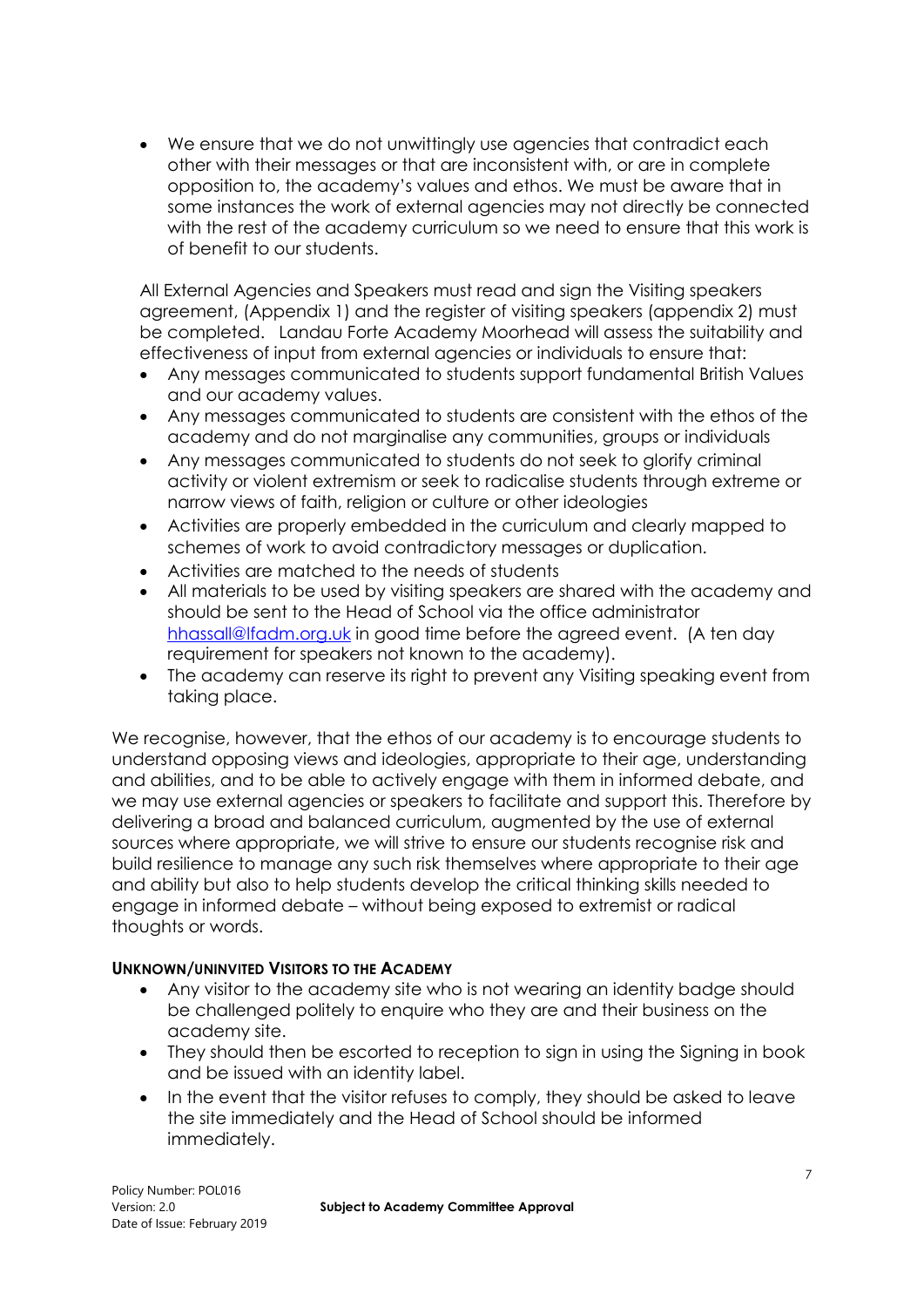- The Head of School and/or members of the Senior Leadership Team will consider the situation and decide if it is necessary to inform the police.
- If an unknown/uninvited visitor becomes abusive or aggressive, they will be asked to leave the site immediately and warned that if they fail to leave the academy grounds, police assistance will be called for.

### **GOVERNORS**

- All governors have DBS clearance.
- Governors should wear their ID lanyard at all times.
- Governors should sign in and out using the Signing in book system.
- New governors will be made aware of the policy and familiar with its procedures as part of their induction.

#### **STAFF DEVELOPMENT**

As part of their induction, new staff will be made aware of this policy and will be asked to ensure compliance with its procedures at all times.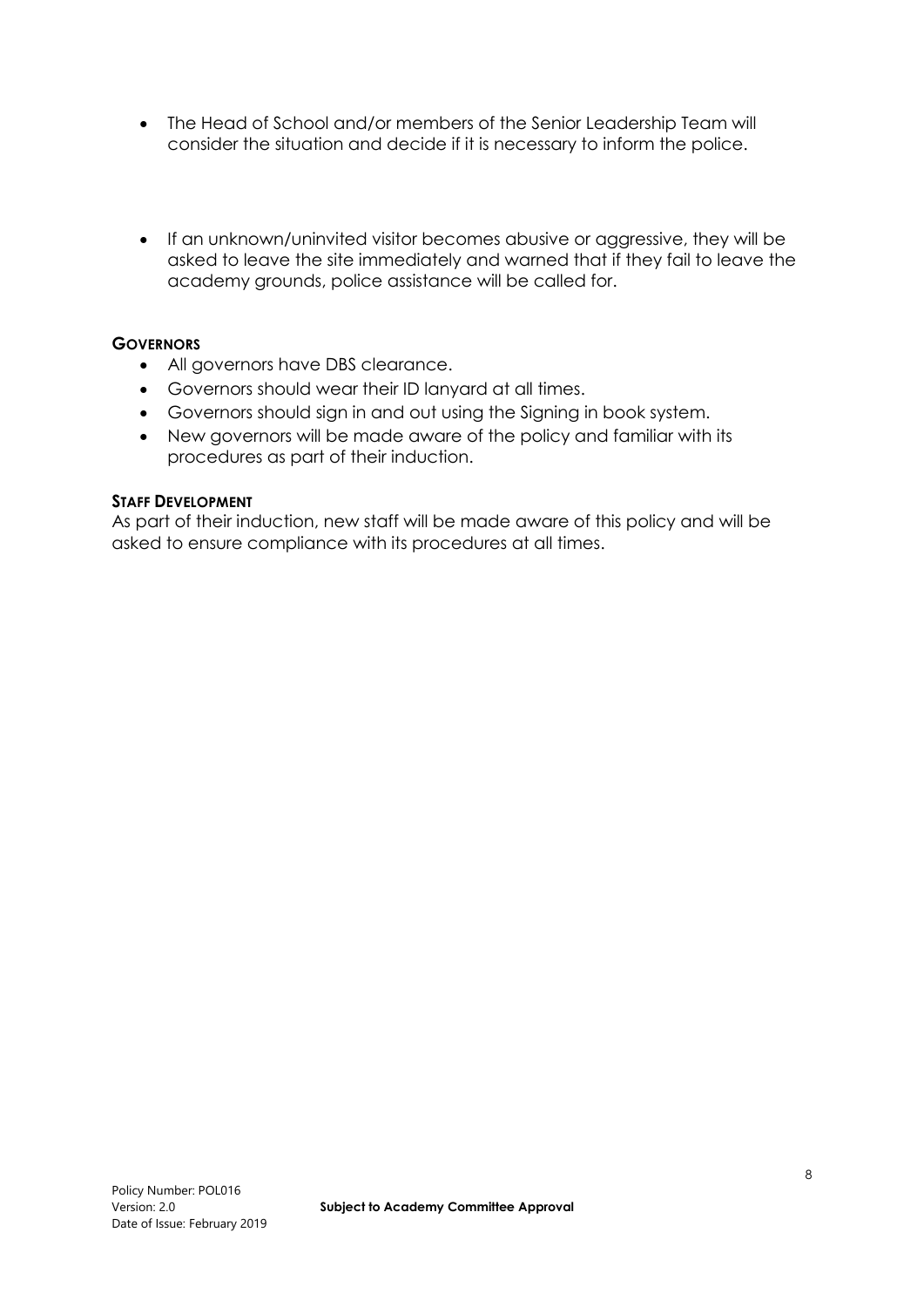### **Appendix 1 Landau Forte Academy Moorhead Visiting Speakers Agreement**

At the Landau Forte Academy Moorhead we understand that visiting speakers and external agencies enrich the experiences of our students. In order to safeguard our children we expect all visiting speakers to read and adhere to the statements below.

- Any messages communicated to students support fundamental British Values and our academy values.
- Any messages communicated to students are consistent with the ethos of the academy and do not marginalise any communities, groups or individuals
- Any messages communicated to students do not seek to glorify criminal activity or violent extremism or seek to radicalise students through extreme or narrow views of faith, religion or culture or other ideologies
- Activities are properly embedded in the curriculum and clearly mapped to schemes of work to avoid contradictory messages or duplication.
- Any materials (visual, written and media) to be used during the visit will be shared with the academy at least ten working days prior to the speaking event.
- Activities are matched to the needs of students
- Visitors will also be accompanied by a member of staff at all times.

The academy reserves the right to cancel any visiting speaker arrangement at any time. The academy will keep a register of visiting speakers indicating the level of risk the event poses and how this risk is to be minimised.

| Name of visiting speaker:                                                                                                                                                                      | <u> 1980 - Jan Stein, amerikansk politiker (d. 1980)</u>                         |  |
|------------------------------------------------------------------------------------------------------------------------------------------------------------------------------------------------|----------------------------------------------------------------------------------|--|
| Date of proposed visit:                                                                                                                                                                        |                                                                                  |  |
| Year Group: ____________                                                                                                                                                                       | No of students: ___________                                                      |  |
| Member of staff responsible:                                                                                                                                                                   | <u> 2000 - Januar Alexander (h. 1888).</u><br>2001 - Johann Alexander (h. 1889). |  |
|                                                                                                                                                                                                |                                                                                  |  |
| Material to be used should be sent electronically to _________________by dd/mm/yyyy                                                                                                            |                                                                                  |  |
| As a visiting speaker, I agree to comply with the policy of the Landau Forte<br>Academy Moorhead                                                                                               |                                                                                  |  |
|                                                                                                                                                                                                |                                                                                  |  |
| As the member of staff in charge of this event, I agree to comply with the policy of<br>the Landau Forte Academy Moorhead                                                                      |                                                                                  |  |
|                                                                                                                                                                                                |                                                                                  |  |
| As the Head of School (or her representative), I authorise this visiting speaker event<br>to take place and I confirm that academy has in place arrangements to monitor<br>and vet the content |                                                                                  |  |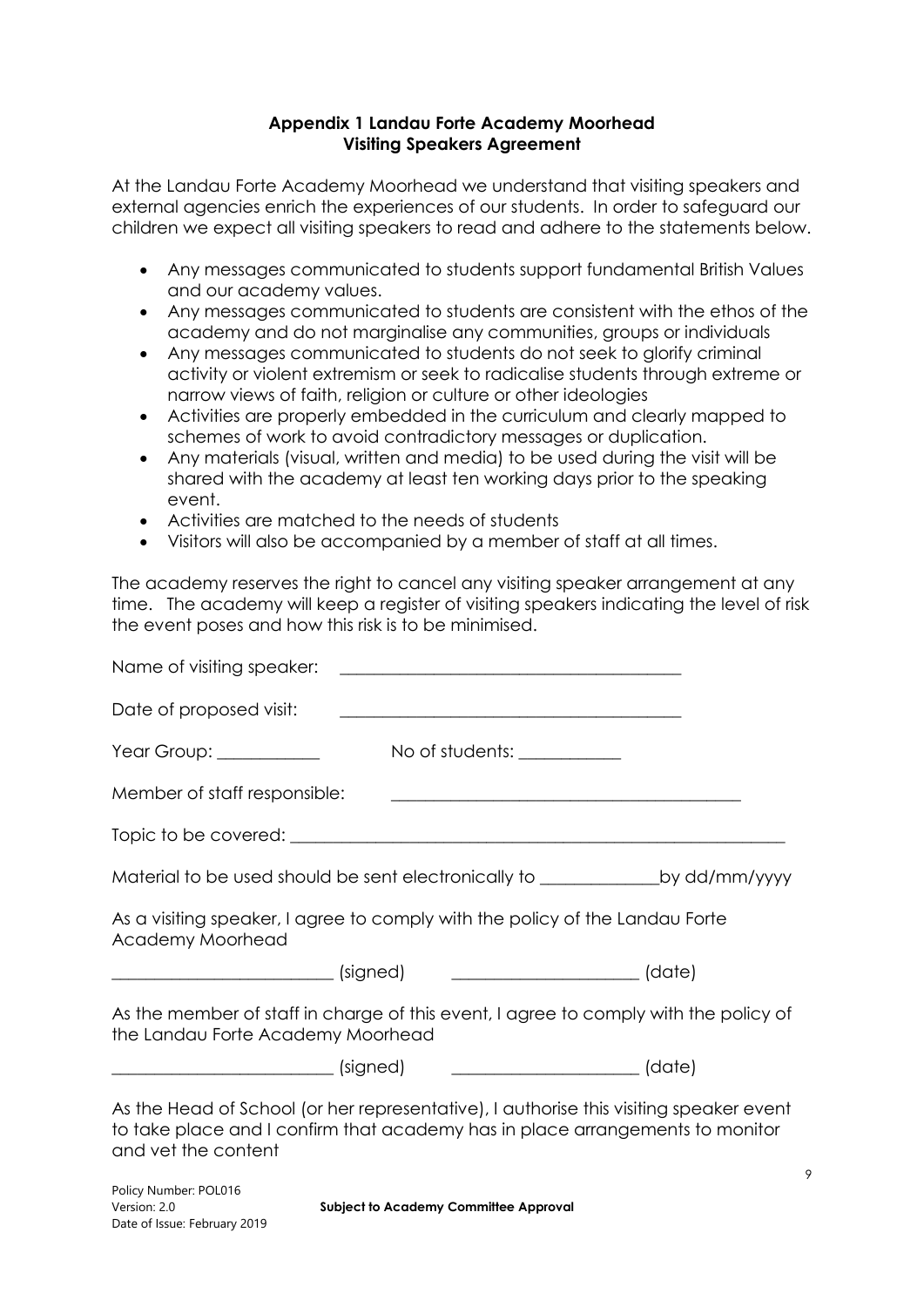\_\_\_\_\_\_\_\_\_\_\_\_\_\_\_\_\_\_\_\_\_\_\_\_\_\_ (signed) \_\_\_\_\_\_\_\_\_\_\_\_\_\_\_\_\_\_\_\_\_\_ (date)

### **Appendix 2: Register of Visiting Speakers for Landau Forte Academy Moorhead**

| <b>Date</b><br>of<br>event | Speaker's<br>name | <b>Date</b><br>approva<br>I given | Approval<br>given by<br>(initials) | <b>Materials</b><br>and topic<br>seen prior<br>to event<br>Y/N | <b>Risk</b><br>Level<br>High/<br>medium<br>/Low | Monitoring<br>by<br>(initials) | Invite<br>/use<br>again<br>Y/N |
|----------------------------|-------------------|-----------------------------------|------------------------------------|----------------------------------------------------------------|-------------------------------------------------|--------------------------------|--------------------------------|
|                            |                   |                                   |                                    |                                                                |                                                 |                                |                                |
|                            |                   |                                   |                                    |                                                                |                                                 |                                |                                |
|                            |                   |                                   |                                    |                                                                |                                                 |                                |                                |
|                            |                   |                                   |                                    |                                                                |                                                 |                                |                                |
|                            |                   |                                   |                                    |                                                                |                                                 |                                |                                |
|                            |                   |                                   |                                    |                                                                |                                                 |                                |                                |
|                            |                   |                                   |                                    |                                                                |                                                 |                                |                                |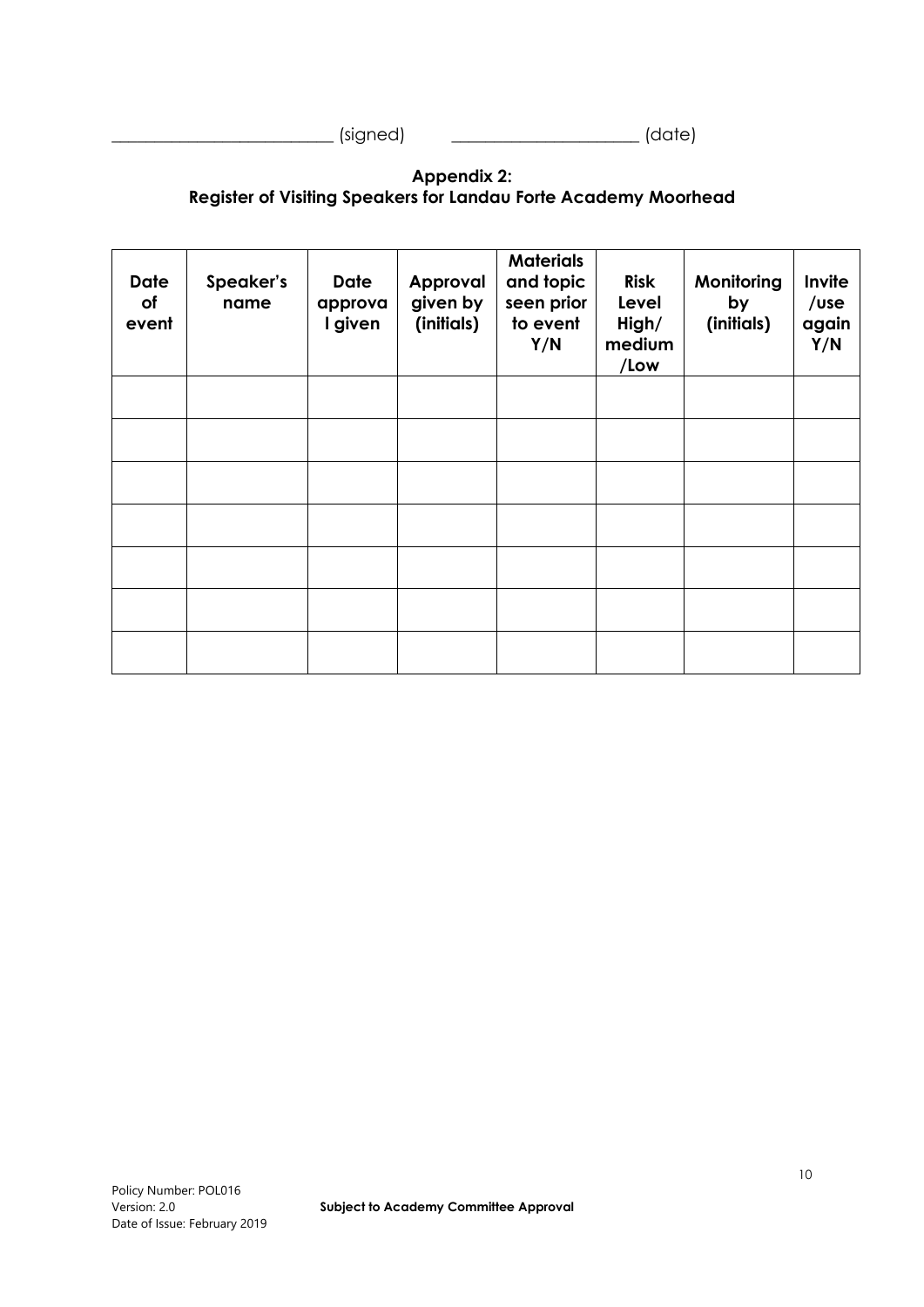## **Date Change Made**

Policy Number: POL016 Date of Issue: February 2019